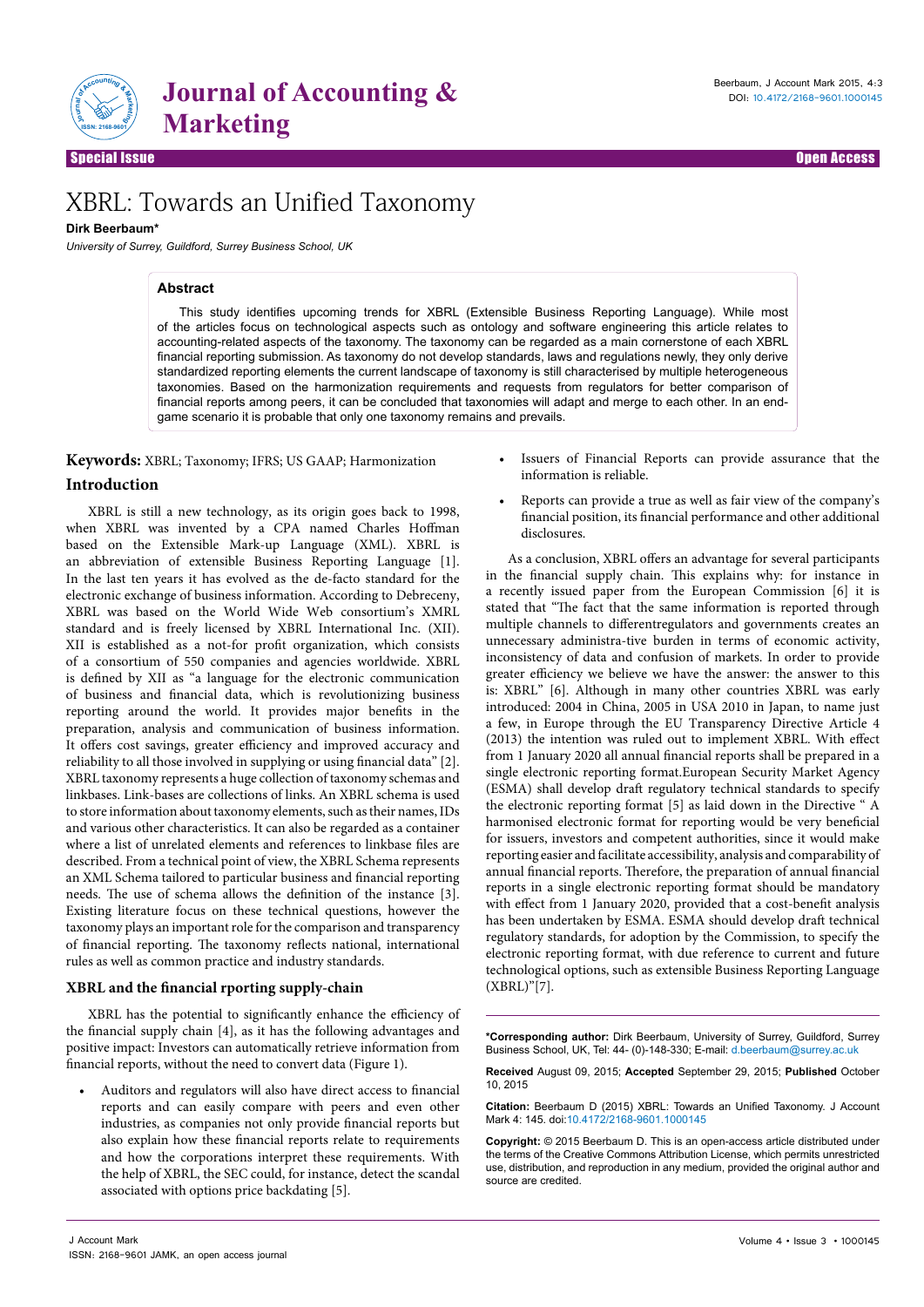Page 2 of 4



### **Literature Review**

Several academic studies exist which conclude that XBRL improves market efficiency Peng et al. [8]. XBRL can help the non-professional investors to approximate to the playing field of the professionals, as information can be collected and used faster by non-professionals, with lower information search costs. A similar positive effect on the supply side of financial reporting is analysed and derived within the study, which mainly shows that transparency is enhanced after the implementation of XBRL. Peng and colleagues applied the indicator of accruals, which is commonly used, as the level of accruals decreased post-XBR. Their results are based on the Chinese market, which was the first to implement XBRL findings world-wide. An additional source for the conclusion that XBRL has significant positive impact on investors, corporations and capital markets is the research on SEC voluntary filings. In summary, XBRL provides material benefits on corporate disclosures (Figure 2).

Efendiet al.There are only a few empirical studies available which can provide proof of positive effects on Financial Reporting resulting from the implementation of XBRL due to the lack of available empirical data. However, starting in 2008, empirical studies began to proliferate, and the majority of findings draw positive conclusions from the implementation of XBRL. Most of the academic literature about XBRL between 2008 and 2012 refers to the Voluntary Filing Program of the SEC. The main result of the voluntary filing studies is that the following factors are believed to be significant in voluntary XBRL adoption in the US: innovative, larger size, high profitability, earnings quality, strong CG, high liquidity, and large analyst following.

A similar development can be noticed in Germany: since 2006, the electronic gazette, which all German listed companies need to use as a platform for filing their annual reports, has permitted XBRL on a voluntary basis instead of an XML conversion, but only five companies out of thousands have finally elected XBRL. The reasons for this are

not clear, as studies show that voluntary early adoption of XBRL-based reporting signals superior CG and operating performance [9].

#### **Taxonomy development**

IFRS vs. US GAAP: Several studies try to identify common characteristics for the extension rate of XBRL filings and other macroeconomic factors. One paper focus on the development stage of country [10]. This paper concludes with the fact that there it is really a strong connection between XBRL and the development stage of a country.

Another article focuses on specific implementations of XBRL for specific countries. According to Valentinette XBRL is being applied in many countries, but according to different implementation schemas. In this study, the authors intend to verify if the IFRS Taxonomy released by the IFRS Foundation adequately reflects the reporting practices of the Italian listed companies for which XBRL is not yet required. The outcome of the study is that the authors can show that there is a general discrepancy between the financial items disclosed by the companies and the taxonomy tags (Figures 3 and 4).

The authors conclude that the rate of disaggregation of tags depends upon the sector and the size of the companies. Prior studies mainly explain deviations with the framework the taxonomy is based on: for U.S. GAAP it is a code law and for IFRS a principal-based accounting standards. Due to these immanent design U.S. GAAP taxonomy consist of merely 13000 elements, while the IFRS taxonomy comprise of 3800 [11].

Moreover, the U.S. GAAP taxonomy has developed industry specific taxonomies for Banking and Savings, Brokers and Dealers, Commercial and Industrial, Insurance and Real Estate. For IFRS the IASB really gave up the concept of industry-specific standards.

XBRL will not necessarily become the last technology. In the future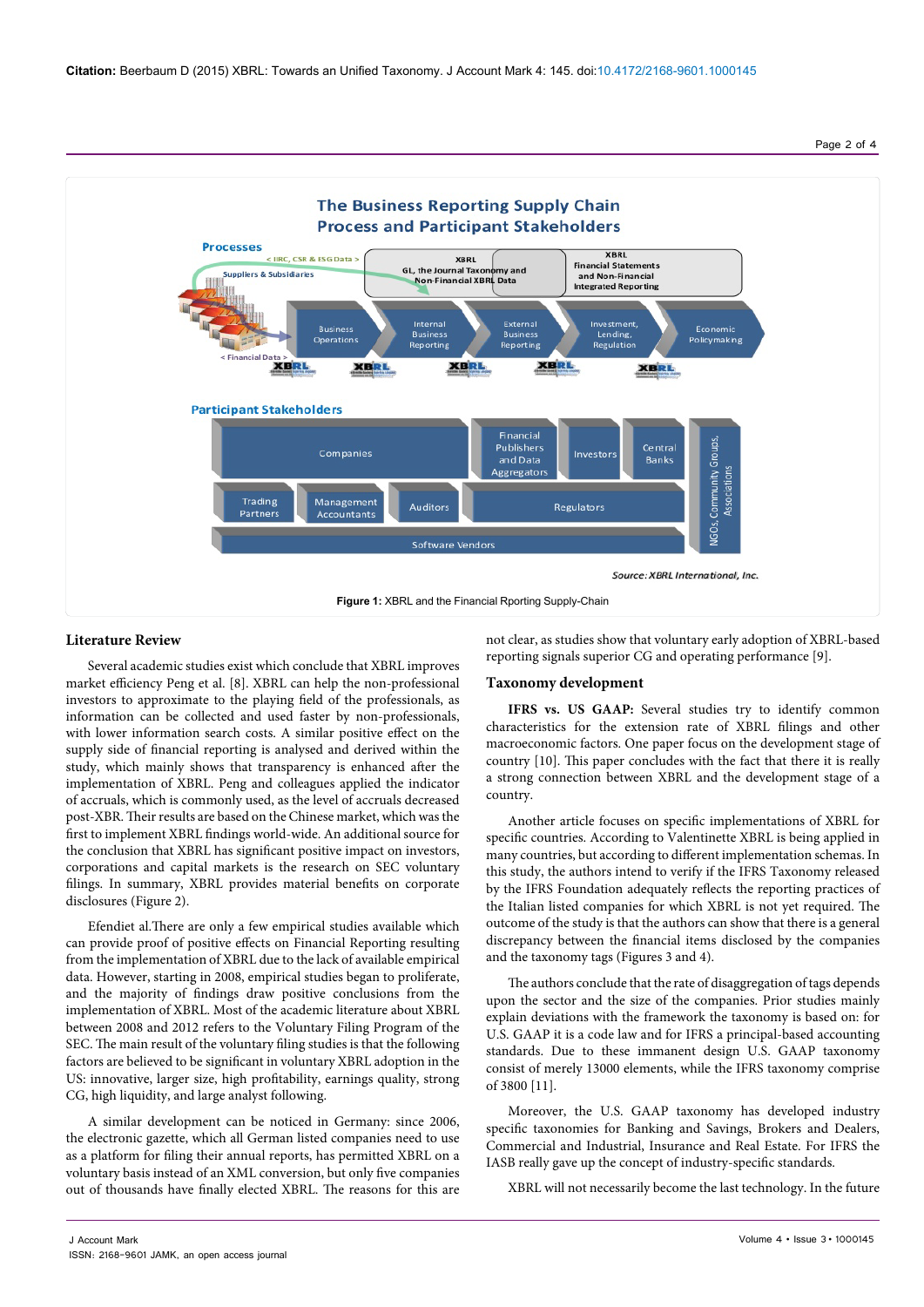## Page 3 of 4

| <b>Focus</b>                                      | <b>Main Findings</b>                                                                                                                                                                 | <b>Sample/ Country</b>                                                                       | Author of<br>Study                                        |
|---------------------------------------------------|--------------------------------------------------------------------------------------------------------------------------------------------------------------------------------------|----------------------------------------------------------------------------------------------|-----------------------------------------------------------|
| <b>Mandatory</b><br><b>XBRL</b><br><b>Filings</b> | Level of accruals decreased post-XBRL;<br>information acquisition costs are lowered                                                                                                  | Shanghai Stock Exchange<br>and Shenzhen Stock<br>Exchange China                              | Peng et al.                                               |
| <b>Voluntary</b><br><b>XBRL</b><br><b>Filings</b> | Voluntary XBRL filings have incremental<br>information content.<br>1.2% to 8.0% out of total<br>information content in earnings disclosures is<br>associated with these XBRL filings | <b>Voluntary Filing Program</b><br>SEC: Sample: 342 Filings<br>from 2005 to June 30.<br>2008 | Efendi, J.,<br>Park, J.D.<br>Subramaniam,<br>$C_{.}$ 2009 |
| Corporate<br><b>Governance</b>                    | Voluntary filers with the SEC using the XBRL<br>format are associated with superior corporate<br>governance and operating performance relative<br>to their peers.                    | Authors use a corporate<br>governance index to rank<br>137 companies.                        | Bhattacharya<br>(2008)                                    |